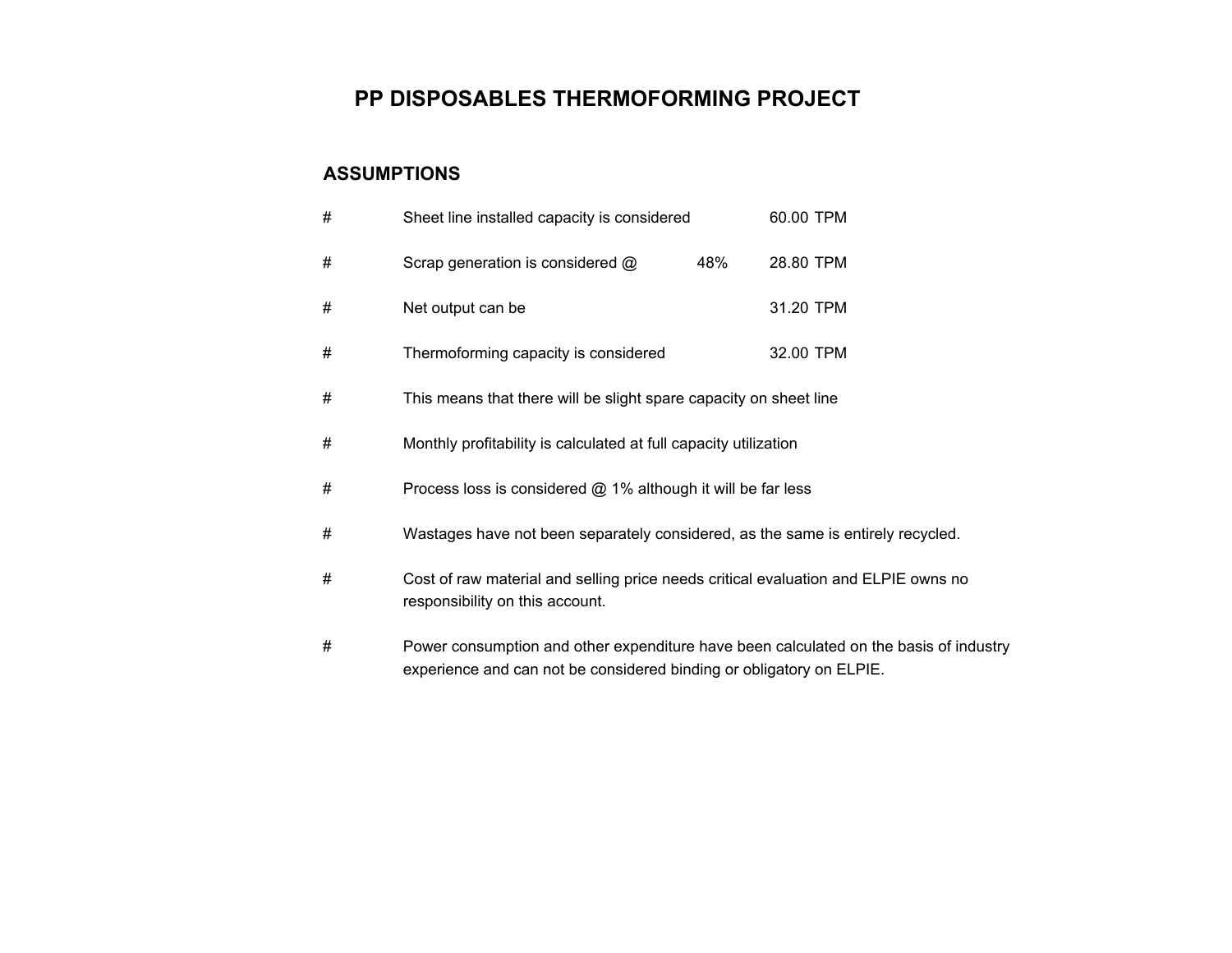## **PROJECT PROFITABILITY SUMMARY**

| <b>Product</b>                     | Disposable Cups & Glasses made of PP |                |              |                   |                   |                  |  |  |
|------------------------------------|--------------------------------------|----------------|--------------|-------------------|-------------------|------------------|--|--|
| Installed capacity                 | 8 lacs cups / day                    |                |              |                   |                   |                  |  |  |
| Infrastracture required            |                                      |                |              |                   |                   |                  |  |  |
| Built-up area                      | 5000 sq.ft.                          |                | Rental       | 35000             |                   |                  |  |  |
| Storage space                      | 10000 sq.ft.                         |                | Rental       | 30000             |                   |                  |  |  |
| <b>Plant &amp; machineries</b>     |                                      | Qty.           | Output kg/hr | Installed load kW | Operating load kW | Value Rs.in lacs |  |  |
| 1. Sheet line model LPS - 65       |                                      | 1              | 120          | 60.00             | 30.00             | 33.75            |  |  |
| 2. Thermoforming machine           |                                      | 1              | N.A.         | 63.00             | 25.20             | 27.51            |  |  |
| Model LPT-670                      |                                      |                |              |                   |                   |                  |  |  |
| 3. Thermoforming moulds            |                                      | $\overline{c}$ | N.A.         | N.A.              | N.A.              | 12.00            |  |  |
| 4. Air compressor (GA-18) *        |                                      | 1              | N.A.         | 22.00             | 11.00             | 3.00             |  |  |
| 5. Chilling plant (10 Ton) *       |                                      | 1              | N.A.         | 7.50              | 5.50              | 3.50             |  |  |
| 6. Cooling tower for sheet line*   |                                      | 1              | N.A.         | 2.20              | 1.10              | 0.50             |  |  |
| 7. Scrap grinder *                 |                                      | 1              | 150          | 11.00             | 5.50              | 4.50             |  |  |
| 8. Tools & tackles *               |                                      | 1 Set          | N.A.         | 5.00              | 2.50              | 3.00             |  |  |
| <b>Total</b>                       |                                      |                |              | 170.7             | 80.80             | 87.76            |  |  |
| 9. Electrification at Rs.5000 / kW |                                      |                |              |                   |                   | 8.54             |  |  |
| 10. Margin for working capital     |                                      |                |              |                   |                   | 27.33            |  |  |
| <b>Total cost of project</b>       |                                      |                |              |                   |                   | 123.63           |  |  |
| <b>Working capital requirement</b> |                                      |                |              | Rs.in lacs        |                   |                  |  |  |
| Raw material                       |                                      | 10             | days         | 21.42             |                   |                  |  |  |
| Stock in process                   |                                      | $\overline{7}$ | days         | 14.99             |                   |                  |  |  |
| Finished goods                     |                                      | 10             | days         | 13.57             |                   |                  |  |  |
| Receivables                        |                                      | 30             | days         | 45.24             |                   |                  |  |  |
|                                    |                                      |                | <b>Total</b> | 91.11             |                   |                  |  |  |
| Marging for working capital        |                                      | 30%            |              | 27.33             |                   |                  |  |  |
| <b>Manpower requirement</b>        |                                      |                |              |                   |                   |                  |  |  |
| Manager                            |                                      | 1              | 15000        | 0.15              |                   |                  |  |  |
| Sheet line operator $(1 + 1)$      |                                      | $\overline{2}$ | 8000         | 0.16              |                   |                  |  |  |
| Thermoformer operator $(1 + 1)$    |                                      | $\overline{2}$ | 7000         | 0.14              |                   |                  |  |  |
| Helpers for packing                |                                      | 15             | 2500         | 0.38              |                   |                  |  |  |
|                                    |                                      |                | <b>Total</b> | 0.825             |                   |                  |  |  |
|                                    |                                      |                |              |                   |                   |                  |  |  |

\* Items are not of ELPIE supply hence prices and installed load are only indicative.